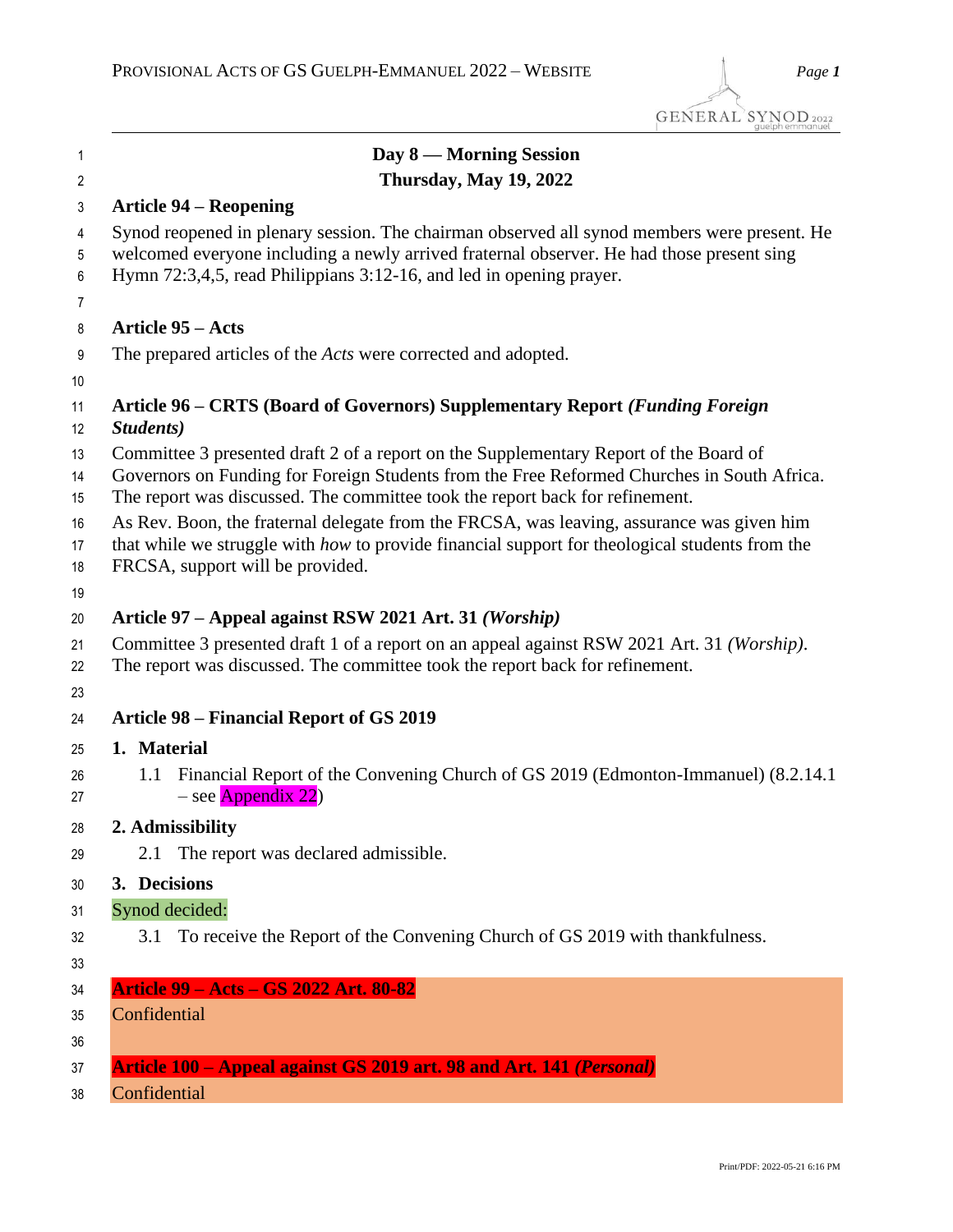| 1              |                                                                                                                                                                                      |                                                                                                                                                                                |  |
|----------------|--------------------------------------------------------------------------------------------------------------------------------------------------------------------------------------|--------------------------------------------------------------------------------------------------------------------------------------------------------------------------------|--|
| $\overline{2}$ |                                                                                                                                                                                      | Article 101 – Overture RSE 2021 re: Shorter Lord's Supper Forms                                                                                                                |  |
| 3              |                                                                                                                                                                                      | Committee 3 presented draft 1 of RSE Overture 2021 for Shorter Lord's Supper Forms. The                                                                                        |  |
| 4              |                                                                                                                                                                                      | report was discussed. The committee took the report back for refinement.                                                                                                       |  |
| 5              |                                                                                                                                                                                      |                                                                                                                                                                                |  |
| 6              |                                                                                                                                                                                      | Article 102 – CRCA-CCCNA Study Report on the exercise of CO Art. 50                                                                                                            |  |
| 7              |                                                                                                                                                                                      | Committee 2 presented draft 1 of a report on the CRCA-CCCNA study report. The report was                                                                                       |  |
| 8              |                                                                                                                                                                                      | discussed. The committee took the report back for refinement.                                                                                                                  |  |
| 9              |                                                                                                                                                                                      |                                                                                                                                                                                |  |
| 10             |                                                                                                                                                                                      | Synod adjourned until 1:15pm for lunch.                                                                                                                                        |  |
| 11             |                                                                                                                                                                                      |                                                                                                                                                                                |  |
| 12             |                                                                                                                                                                                      | Day 8 — Afternoon Session                                                                                                                                                      |  |
| 13             |                                                                                                                                                                                      | <b>Thursday, May 19, 2022</b>                                                                                                                                                  |  |
| 14             |                                                                                                                                                                                      | <b>Article 103 – Reopening</b>                                                                                                                                                 |  |
| 15             |                                                                                                                                                                                      | Synod reopened in plenary session. The chairman had the meeting sing Psalm 95:1,3. He                                                                                          |  |
| 16             |                                                                                                                                                                                      | observed that all synod members were present.                                                                                                                                  |  |
| 17             |                                                                                                                                                                                      |                                                                                                                                                                                |  |
| 18             |                                                                                                                                                                                      | <b>Article 104 – HRC Fraternal Observer Address</b>                                                                                                                            |  |
| 19             | Rev. Vandeburgt introduced Rev. Pieter Vanderhoek, credentialed delegate of the Heritage<br>Reformed Churches of North America (HRC). Rev. Vanderhoek addressed Synod describing the |                                                                                                                                                                                |  |
| 20<br>21       | HRC, our common heritage and communal ties, our unity in Christ, and the differences between                                                                                         |                                                                                                                                                                                |  |
| 22             | us. The text of his address can be found in <b>Appendix</b> . The chairman spoke some words in                                                                                       |                                                                                                                                                                                |  |
| 23             | response.                                                                                                                                                                            |                                                                                                                                                                                |  |
| 24             |                                                                                                                                                                                      | Rev. J. Temple led in prayer, bringing the needs of the HRC before the Lord.                                                                                                   |  |
| 25             |                                                                                                                                                                                      |                                                                                                                                                                                |  |
| 26             |                                                                                                                                                                                      | Article 105 – Overtures RSE 2020 and RSW 2021 re GS 2004 Art. 115 (Hymn Cap)                                                                                                   |  |
| 27             |                                                                                                                                                                                      | AC 1 presented draft 1 of a majority report and draft 1 of a minority report on Overtures RSE                                                                                  |  |
| 28             |                                                                                                                                                                                      | 2020 and RSW 2021 re GS 2004 Art. 115 (Hymn Cap). The reports were discussed. The                                                                                              |  |
| 29             | Majority Advisory Committee Report was voted on first (as per Synod Guidelines III.A.5) and                                                                                          |                                                                                                                                                                                |  |
| 30             | adopted.                                                                                                                                                                             |                                                                                                                                                                                |  |
| 31             |                                                                                                                                                                                      |                                                                                                                                                                                |  |
| 32             | 1. Material                                                                                                                                                                          |                                                                                                                                                                                |  |
| 33             | 1.1                                                                                                                                                                                  | Overture: RSE 2020 to Remove the Current Hymn Cap for the <i>Book of Praise</i> (8.4.1).                                                                                       |  |
| 34             | 1.2                                                                                                                                                                                  | Overture: RSW 2021 to Rescind the decision of GS 2004 art. 115 re: Hymn Cap (8.4.3).                                                                                           |  |
| 35             | 1.3                                                                                                                                                                                  | Submissions from the following churches:                                                                                                                                       |  |
| 36             |                                                                                                                                                                                      | Toronto-Bethel (8.3.2.41), Owen Sound (8.5.1.1), Carman-West (8.5.1.2), Brampton-                                                                                              |  |
| 37             |                                                                                                                                                                                      | Grace (8.5.1.3), Niagara-South (8.5.1.4), Nooksack Valley (8.5.1.5), St. Albert (8.5.1.6),<br>Willoughby Heights (8.5.1.7), Smithville (8.5.1.8), Yarrow (8.5.1.9), Cloverdale |  |
| 38<br>39       |                                                                                                                                                                                      | (8.5.1.10), Attercliffe (8.5.1.11), Coaldale (8.5.1.12), Carman-East (8.5.1.13),                                                                                               |  |

Flamborough-Redemption (8.5.1.14), Fergus-Maranatha (8.5.1.15), Glanbrook-Trinity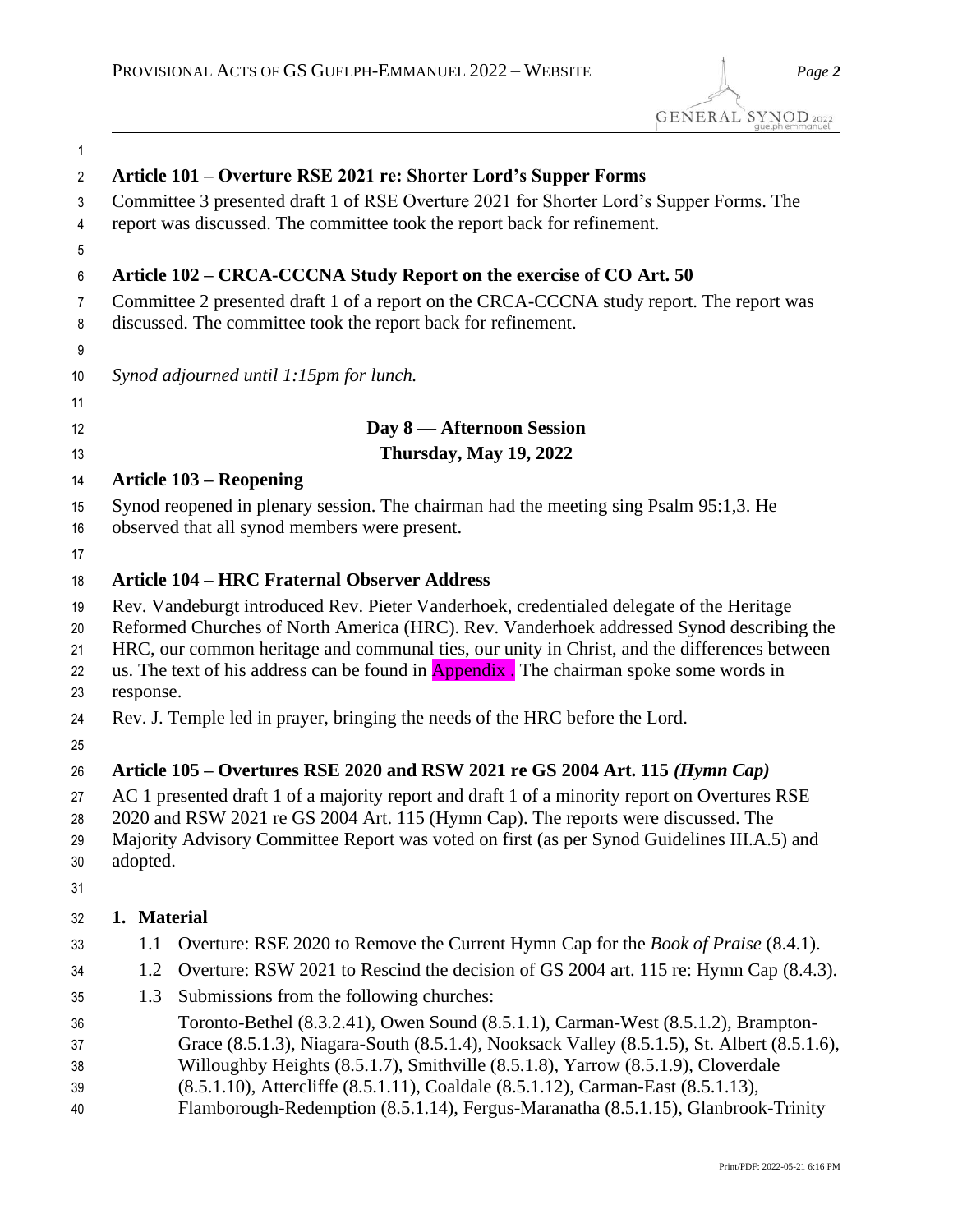GENERAL SYNOD<sub>2022</sub>

| $\mathbf{1}$<br>2<br>3<br>4<br>5 | (8.5.1.16), Barrhead (8.5.1.17), Neerlandia (8.5.1.18), Edmonton-Immanuel (8.5.1.19),<br>Lynden (8.5.1.20), Burlington-Ebenezer (8.5.1.21), Grand Rapids (8.5.1.22),<br>Edmonton-Providence (8.5.1.23), Owen Sound (8.5.3.1), Ancaster (8.5.3.2),<br>Willoughby Heights (8.5.3.3), Neerlandia (8.5.3.4), Edmonton-Immanuel (8.5.3.5),<br>Langley $(8.5.3.6)$ |
|----------------------------------|--------------------------------------------------------------------------------------------------------------------------------------------------------------------------------------------------------------------------------------------------------------------------------------------------------------------------------------------------------------|
| 6                                | 2. Admissibility                                                                                                                                                                                                                                                                                                                                             |
| $\overline{7}$                   | Overture RSE 2020 to Remove the Current Hymn Cap for the <i>Book of Praise</i> was<br>2.1                                                                                                                                                                                                                                                                    |
| 8                                | declared admissible.                                                                                                                                                                                                                                                                                                                                         |
| 9                                | Overture RSW 2021 to Rescind the Decision of GS 2004 art. 115 re: Hymn Cap was<br>2.2                                                                                                                                                                                                                                                                        |
| 10                               | declared admissible.                                                                                                                                                                                                                                                                                                                                         |
| 11                               | The submissions from the churches were declared admissible.<br>2.3                                                                                                                                                                                                                                                                                           |
| 12                               | Ground                                                                                                                                                                                                                                                                                                                                                       |
| 13                               | Both overtures are applying the decision of GS 2019 (Art. 64, Cons. 4.4) and CO Art.                                                                                                                                                                                                                                                                         |
| 14                               | 33.                                                                                                                                                                                                                                                                                                                                                          |
| 15                               | 3. Decisions                                                                                                                                                                                                                                                                                                                                                 |
| 16                               | Synod decided:                                                                                                                                                                                                                                                                                                                                               |
| 17                               | To work with both overtures together;<br>3.1                                                                                                                                                                                                                                                                                                                 |
| 18                               | To deny the recommendation of both overtures to remove the cap of 100 hymns<br>3.2                                                                                                                                                                                                                                                                           |
| 19                               | regarding the <i>Book of Praise</i> .                                                                                                                                                                                                                                                                                                                        |
| 20                               | 4. Grounds                                                                                                                                                                                                                                                                                                                                                   |
| 21                               | 4.1 Re: 3.1:                                                                                                                                                                                                                                                                                                                                                 |
| 22                               | 4.1.1 Both overtures seek the removal of the cap of 100 hymns regarding the <i>Book of</i>                                                                                                                                                                                                                                                                   |
| 23                               | Praise, although providing different considerations.                                                                                                                                                                                                                                                                                                         |
| 24                               | 4.1.2 Most churches interacted with both overtures in one submission to GS 2022.                                                                                                                                                                                                                                                                             |
| 25                               | 4.2 Re: 3.2:                                                                                                                                                                                                                                                                                                                                                 |
| 26                               | 4.2.1 GS 2004 expressed the principle that Psalms have a predominant place in the                                                                                                                                                                                                                                                                            |
| 27                               | liturgy of the Reformed churches, and on that basis, set a limit. Any decision to                                                                                                                                                                                                                                                                            |
| 28                               | rescind the conclusion of GS 2004 should demonstrate that the basis of that                                                                                                                                                                                                                                                                                  |
| 29                               | decision is erroneous.                                                                                                                                                                                                                                                                                                                                       |
| 30                               | 4.2.1.1 GS 2004 (Art. 44 Cons. 4.3) affirmed this principle when it states that the                                                                                                                                                                                                                                                                          |
| 31                               | CRCA is correct that a "proper proportion between the number of hymns in                                                                                                                                                                                                                                                                                     |
| 32                               | itself reflects the importance – even the priority – of the Psalms".                                                                                                                                                                                                                                                                                         |
| 33                               | GS 2007 (Art. 133 Rec. 5.3) did likewise when it mandated the CRCA to<br>4.2.1.2                                                                                                                                                                                                                                                                             |
| 34                               | "end the discussion [with the GKv] about the proportion of Psalms and                                                                                                                                                                                                                                                                                        |
| 35<br>36                         | hymns by expressing the concern that the vast multiplication of hymns does<br>nothing to advance the priority of Psalm singing and places at risk this                                                                                                                                                                                                       |
| 37                               | principle".                                                                                                                                                                                                                                                                                                                                                  |
| 38                               | Although RSE acknowledged the unique, privileged, and predominant role of the<br>4.2.2                                                                                                                                                                                                                                                                       |
| 39                               | singing of Psalms in the liturgy of the churches, and that they should be retained as                                                                                                                                                                                                                                                                        |
| 40                               | such, it then concluded that limiting the number of hymns in the Book of Praise is                                                                                                                                                                                                                                                                           |
| 41                               | not an effective way of achieving this goal. Many of the churches, however,                                                                                                                                                                                                                                                                                  |
| 42                               | appreciated how the hymn cap flows from the principle of the predominance of                                                                                                                                                                                                                                                                                 |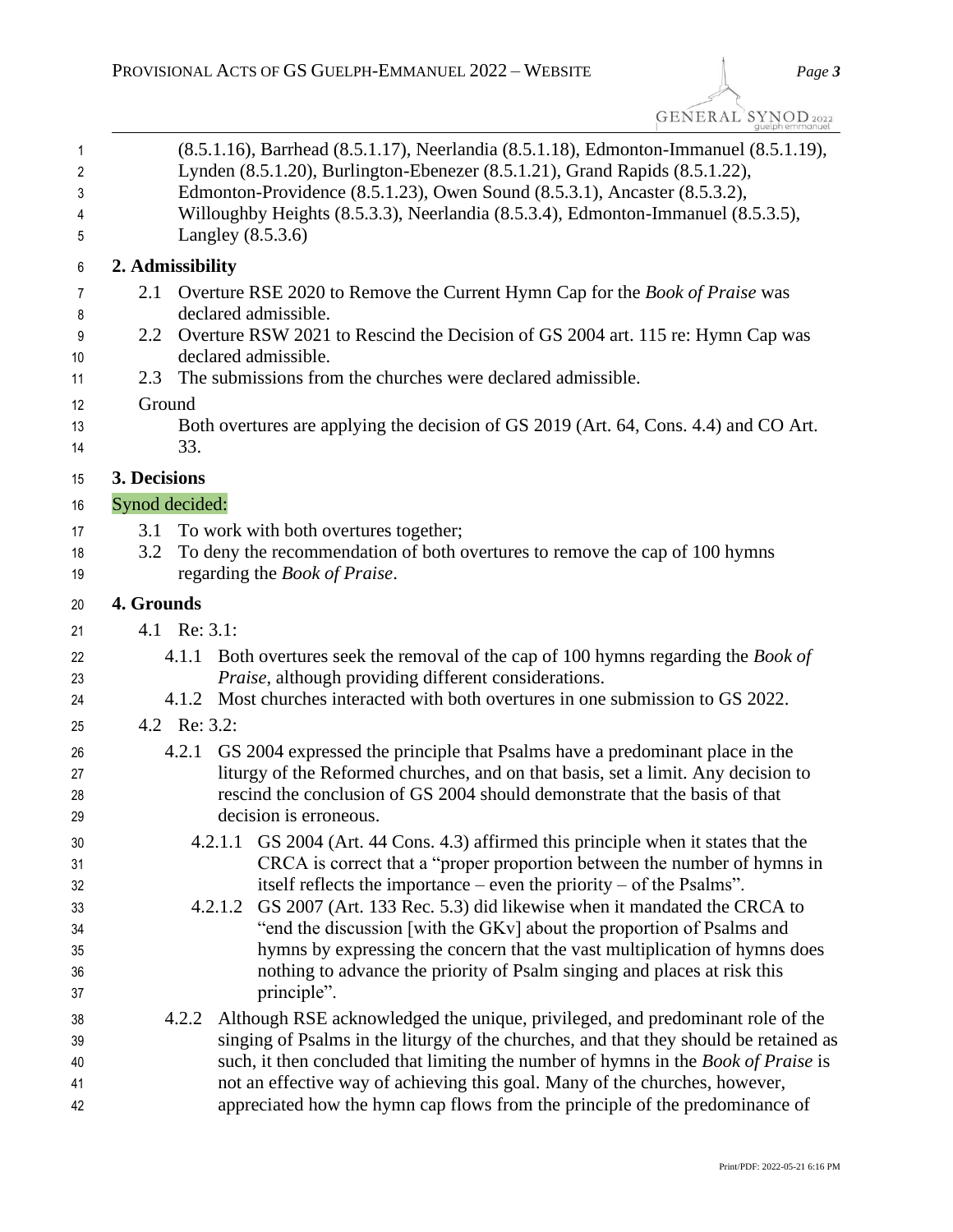| $\mathbf{1}$<br>$\overline{2}$ |       | Psalms in Reformed liturgy. As one church put it, "Why should the appearance of<br>a thing not testify to and confirm the underlying principle of that very thing? If    |
|--------------------------------|-------|--------------------------------------------------------------------------------------------------------------------------------------------------------------------------|
| 3                              |       | Psalms [are] predominant, then that should be visibly testified to and confirmed by                                                                                      |
| 4                              |       | a greater number of Psalms than hymns in the church's songbook."                                                                                                         |
| 5                              | 4.2.3 | Additionally, RSW argued that "it is clear from the Preface of the <i>Book of Praise</i>                                                                                 |
| 6                              |       | that the hymns are not less desirable" (Cons. 2.5). This argument is a round-about                                                                                       |
| 7                              |       | way of stating, that when it comes to the selection of songs to sing in the worship<br>services, there is to be no distinction between hymns and Psalms. This is not the |
| 8<br>9                         |       | Reformed principle held since the Reformation, and stated time and again by our                                                                                          |
| 10                             |       | general synods (e.g. GS 2004 Art. 44 Cons. 4.3; GS 2007 Art. 133 Cons. 4.2; GS                                                                                           |
| 11                             |       | 2013 Art. 173 Cons. 3.6). RSW did not treat the Preface from the Book of Praise                                                                                          |
| 12                             |       | forthrightly, specifically where it states "Although in Reformed liturgy the <i>Psalms</i>                                                                               |
| 13                             |       | have a predominant place, our churches have not excluded the use of scriptural                                                                                           |
| 14                             |       | hymns".                                                                                                                                                                  |
| 15                             | 4.2.4 | Although RSW argued that a limit of 100 hymns makes it likely that there would                                                                                           |
| 16                             |       | be less room for hymns that are traditionally sung during specific seasons of the                                                                                        |
| 17                             |       | Christian calendar, such a claim is unsubstantiated. In fact, as one church argued,                                                                                      |
| 18                             |       | for hymns to be useful to the churches, they would largely centre around the days                                                                                        |
| 19                             |       | of commemoration and would leave out many other hymns of praise, adoration,                                                                                              |
| 20                             |       | supplication, petition, etc. since there are Psalms which do the same.                                                                                                   |
| 21                             | 4.2.5 | Although RSE and RSW suggested that the hymn cap needlessly limits the                                                                                                   |
| 22                             |       | churches in their choice of other Christian songs, limiting the churches' selection                                                                                      |
| 23                             |       | is exactly the purpose of CO Art. 55, and therefore, does not serve as an argument                                                                                       |
| 24                             |       | for additional hymns.                                                                                                                                                    |
| 25                             | 4.2.6 | Although RSE and RSW argued that a hymn cap does not guarantee the primacy                                                                                               |
| 26                             |       | of Psalm singing, numerous churches, both in favour and against removing the                                                                                             |
| 27                             |       | hymn cap, have argued for a change to CO Art. 55 that includes a statement re: the                                                                                       |
| 28                             |       | primacy of Psalm singing as a way to maintain the practice of this principle.                                                                                            |
| 29                             | 4.2.7 | It is true that RSE and RSW argued that the specified limit of 100 hymns is                                                                                              |
| 30                             |       | arbitrary and has no other function than to force the churches to choose from                                                                                            |
| 31                             |       | among the best hymns for inclusion in the <i>Book of Praise</i> rather than allow for the                                                                                |
| 32                             |       | consideration of all best hymns, also as they continue to be written.                                                                                                    |
| 33                             |       | This implies, however, that the <i>Book of Praise</i> will never be a completed<br>4.2.7.1                                                                               |
| 34                             |       | book, and that it needs to include an unlimited number of hymns.                                                                                                         |
| 35                             |       | Despite the considerations of RSW and RSE, a goal of a church songbook<br>4.2.7.2                                                                                        |
| 36                             |       | should be that the congregation can know it well, can memorize it, and make                                                                                              |
| 37                             |       | it part of its everyday life. The proliferation of hymns works against this. As                                                                                          |
| 38                             |       | such, it does a disservice to the churches. This sentiment was expressed by                                                                                              |
| 39                             |       | the Committee Church Books, Psalms and Hymns Section (1980) when they                                                                                                    |
| 40                             |       | wrote, "if we keep changing the rhymings, the rhymed Psalms and the hymns                                                                                                |
| 41                             |       | will never become 'part and parcel' of the lives of believers and they will                                                                                              |
| 42                             |       | never become such an integral part of the knowledge of faith" Such would                                                                                                 |
| 43                             |       | also be the case when the churches add and change the Book of Praise                                                                                                     |
| 44                             |       | regularly.                                                                                                                                                               |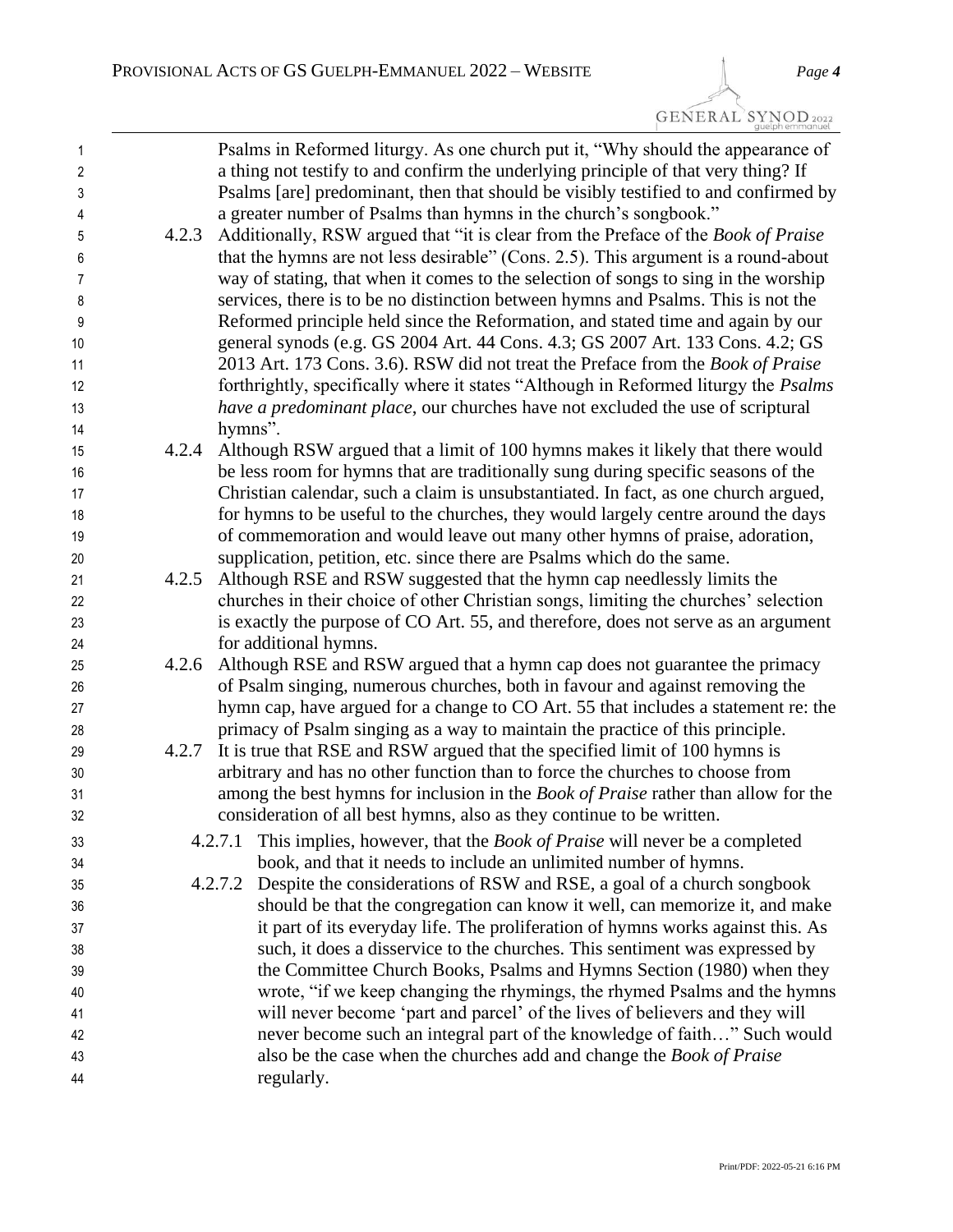| GENERAL SYNOD <sub>2022</sub> | quelph emmanuel |
|-------------------------------|-----------------|
|                               |                 |

| Although RSW argued that a limit on the hymns means that the churches will have<br>to struggle with the process of removing good hymns to make room for better<br>hymns, this process has benefits since it continuously forces us to evaluate the<br>strength of new hymns by comparing them to existing ones. Without the limit on<br>hymns, the churches may well resort to a default practice of simply adding new<br>hymns without deciding if they are an improvement on existing hymns. A hymn |
|-------------------------------------------------------------------------------------------------------------------------------------------------------------------------------------------------------------------------------------------------------------------------------------------------------------------------------------------------------------------------------------------------------------------------------------------------------------------------------------------------------|
|                                                                                                                                                                                                                                                                                                                                                                                                                                                                                                       |
| For the text of the Minority Advisory Committee Report that was not voted on, as the Majority<br>Advisory Committee Report was adopted, see <b>appendix</b> (With respect to retaining this<br>document, see <i>Article 115</i> ) – <i>For the Provisional Acts published on the Website, see the end of</i>                                                                                                                                                                                          |
| Committee 1 presented draft 3 of a report on the Standing Committee for the Publication of the<br>Book of Praise (SCBP) report regarding additional psalms and hymns (8.2.2.1-3) and related<br>submissions from churches. The report was discussed. The committee took the report back for                                                                                                                                                                                                           |
|                                                                                                                                                                                                                                                                                                                                                                                                                                                                                                       |
|                                                                                                                                                                                                                                                                                                                                                                                                                                                                                                       |
|                                                                                                                                                                                                                                                                                                                                                                                                                                                                                                       |
|                                                                                                                                                                                                                                                                                                                                                                                                                                                                                                       |
|                                                                                                                                                                                                                                                                                                                                                                                                                                                                                                       |
| Synod reopened in plenary session. The chairman had the meeting sing Psalm 98:1. He observed                                                                                                                                                                                                                                                                                                                                                                                                          |
|                                                                                                                                                                                                                                                                                                                                                                                                                                                                                                       |
|                                                                                                                                                                                                                                                                                                                                                                                                                                                                                                       |
|                                                                                                                                                                                                                                                                                                                                                                                                                                                                                                       |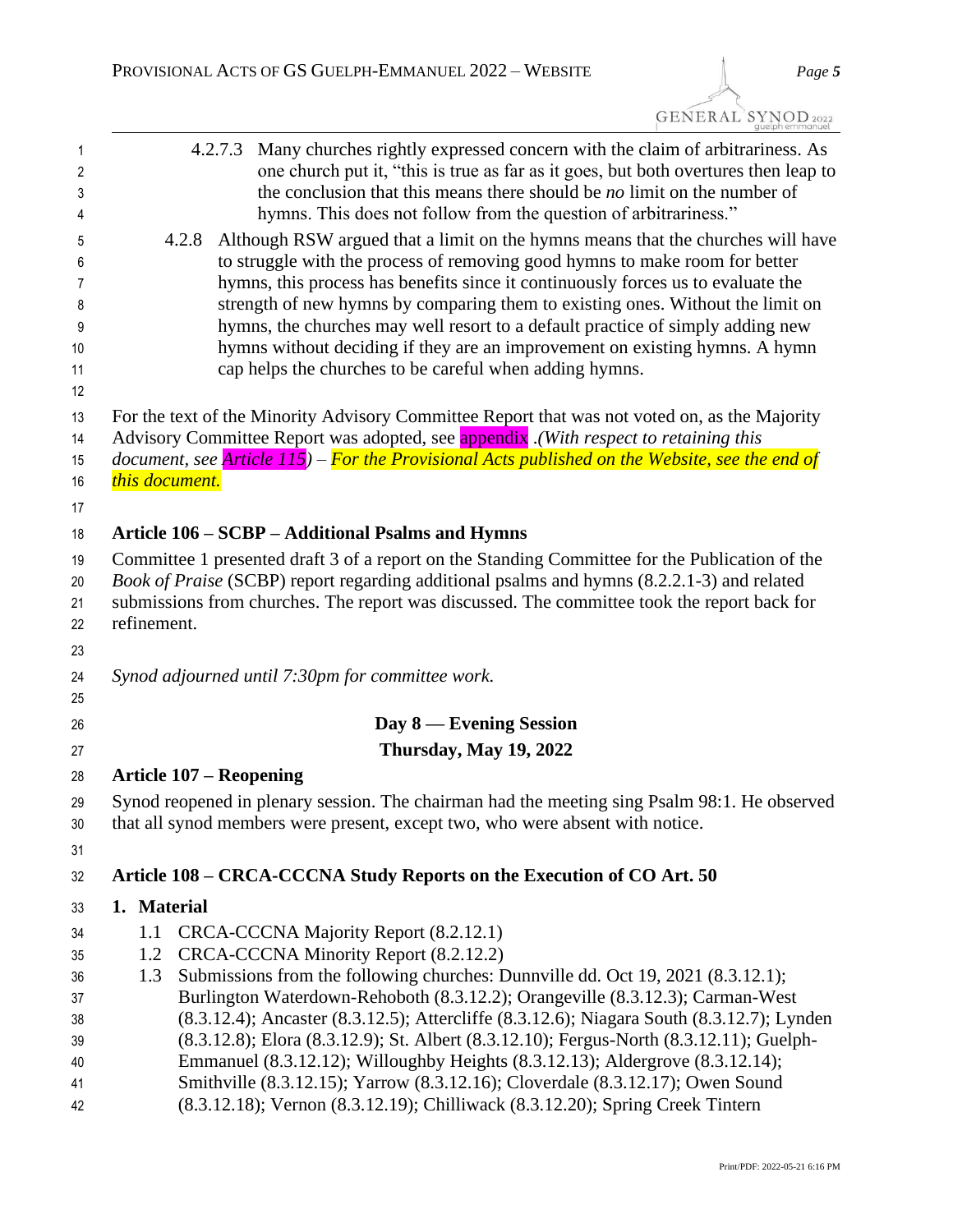GENERAL SYNOD 2022

| 1  | (8.3.12.21); Coaldale (8.3.12.22); London-Pilgrim (8.3.12.23); Flamborough-                        |
|----|----------------------------------------------------------------------------------------------------|
| 2  | Redemption (8.3.12.24); Fergus-Maranatha (8.3.12.25); Fergus-Maranatha (8.3.12.26);                |
| 3  | Fergus-Maranatha (8.3.12.27); Calgary (8.3.12.28); Chatham-Ebenezer (8.3.12.29);                   |
| 4  | Glanbrook-Trinity (8.3.12.30); Glanbrook-Trinity (8.3.12.31); Glanbrook-Trinity                    |
| 5  | (8.3.12.32); Hamilton-Cornerstone (8.3.12.33); Burlington-Fellowship (8.3.12.34);                  |
| 6  | Winnipeg-Redeemer (8.3.12.35); Neerlandia (8.3.12.36); Edmonton-Immanuel                           |
| 7  | (8.3.12.37); Langley (8.3.12.38); Hamilton-Providence (8.3.12.39); Toronto-Bethel                  |
| 8  | (8.3.12.40); Langley-Refuge (8.3.12.41); Grassie-Covenant (8.3.12.42); Burlington-                 |
| 9  | Fellowship (8.3.11.4); Ancaster (8.3.1.1).                                                         |
| 10 | Points raised by the churches:                                                                     |
| 11 | Churches generally expressed favour for either the majority or minority report.                    |
| 12 | Federative unity is not always the goal of efforts to seek ecclesiastical                          |
| 13 | relationships; rather the goal, as stated by CO Art. 50, is that of a sister church                |
| 14 | relationship (Ecclesiastical Fellowship).                                                          |
| 15 | Diversity of opinion and practice in our federation should not drive our decision-<br>$\bullet$    |
| 16 | making with respect to changing our current practice.                                              |
| 17 | The Proposed Joint Church Order (PJCO) 2012 has no official standing and thus<br>$\bullet$         |
| 18 | should not be used to determine our direction.                                                     |
| 19 | The direction of the Majority Report could be adopted with additional safeguards<br>$\bullet$      |
| 20 | such as the approbation of classis and the concurring advice of deputies of                        |
| 21 | Regional Synod. Such safeguards both agree with the principles of our Church                       |
| 22 | Order and is a sound check and balance to independentism.                                          |
| 23 | There are concerns about the danger of independentism.<br>$\bullet$                                |
| 24 | Membership in NAPARC and ICRC should not determine our ecclesiastical                              |
| 25 | relationships.                                                                                     |
| 26 | Local experience strongly confirms that the recommendations of the Majority                        |
| 27 | Report will function well.                                                                         |
| 28 | Pulpit and table fellowship should be possible only when there is official contact at<br>$\bullet$ |
| 29 | a federative level.                                                                                |
| 30 | Different classes in our federation acting differently when it comes to inter-church               |
| 31 | relationships has the potential of creating disunity in our own federation.                        |
| 32 | There is concern that the Minority Report binds the conscience of the local                        |
| 33 | consistory.                                                                                        |
| 34 | Input regarding the proposed change to CO 50:                                                      |
| 35 | a proposed change to the CO must come by way of a submission by the<br>$\circ$                     |
| 36 | churches following the ecclesiastical route;                                                       |
| 37 | the proposed addition of the phrase "minor points of doctrine" is<br>$\circ$                       |
| 38 | concerning.                                                                                        |
| 39 | The 12-year term is too long as it has the potential pitfall of ministers becoming                 |
| 40 | too invested in this work.                                                                         |
| 41 | The proposed change to the committee's makeup will not necessarily lighten the                     |
| 42 | workload.                                                                                          |
| 43 | The level of involvement and access to General Synod material that fraternal                       |
| 44 | delegates and observers are granted is concerning.                                                 |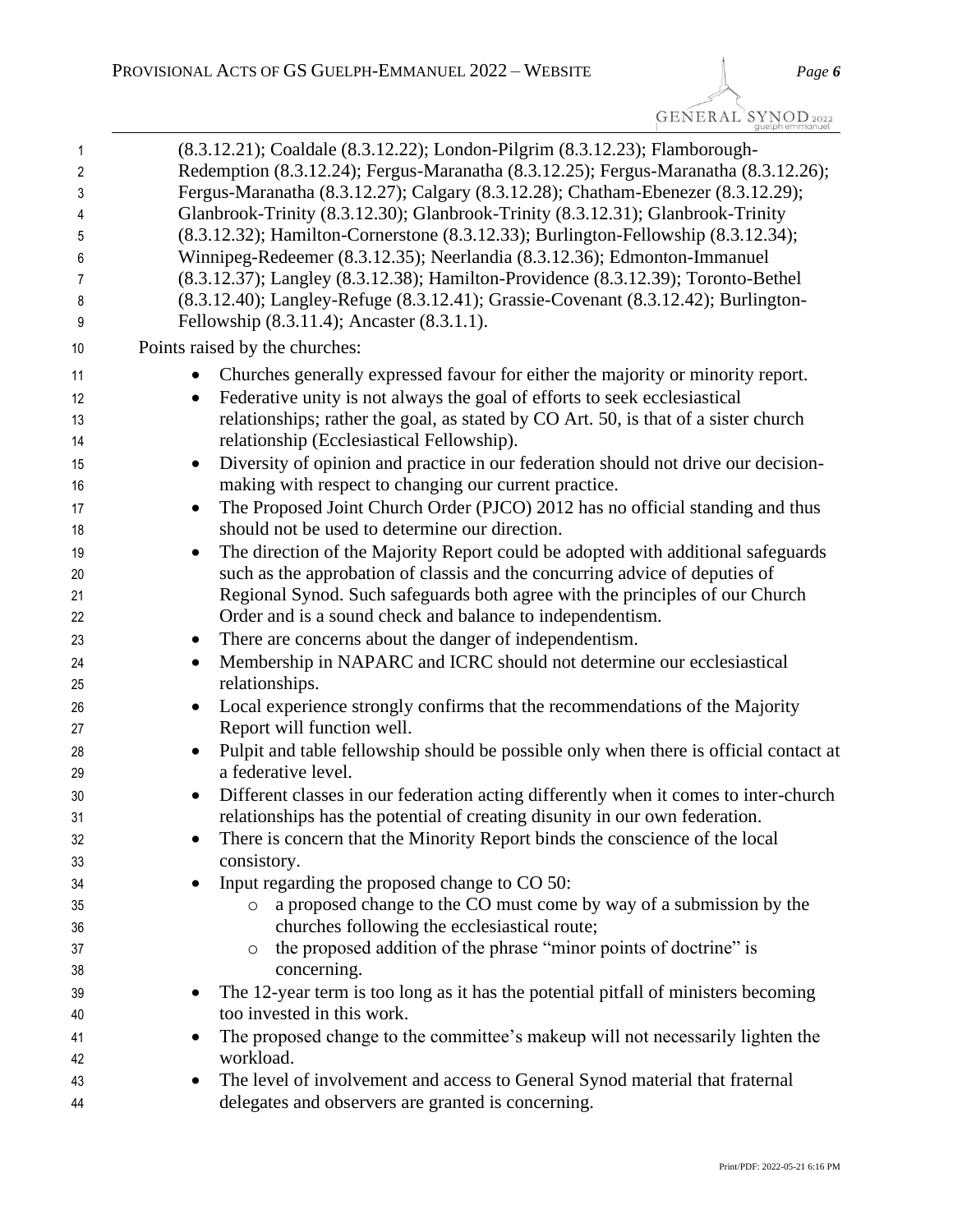$\widetilde{GENERAL}$   $\widetilde{S_{\text{gue}}^{Y}}$   $\underset{\text{gue} \text{lph emmanuel}}{\text{S}}$ 

| $\overline{1}$<br>2 |              | The phraseology of "transfer of membership" instead of "attestations" is<br>concerning.          |
|---------------------|--------------|--------------------------------------------------------------------------------------------------|
|                     |              | To characterize our current approach to ecclesiastical relationships as top-down or<br>$\bullet$ |
| 3<br>4              |              | hierarchical is inaccurate.                                                                      |
| 5                   |              | The phraseology "element of spectrum to our relationships" can inadvertently lead                |
| 6                   |              | to losing sight of the scriptural norm of church unity.                                          |
| 7                   |              | 2. Admissibility                                                                                 |
| 8                   | 2.1          | The reports were declared admissible.                                                            |
| 9                   | 2.2          | The submissions from the churches were declared admissible.                                      |
| 10                  | 3. Decisions |                                                                                                  |
| 11                  |              | Synod decided:                                                                                   |
| 12                  | 3.1          | To receive the reports and correspondence with gratitude;                                        |
| 13                  | 3.2          | To thank the CRCA and CCCNA committee members for their work;                                    |
| 14                  | 3.3          | To appoint one committee to be mandated to oversee all aspects of ecumenical relations,          |
| 15                  |              | and to name this committee the Committee on Ecumenical Relations (CER)                           |
| 16                  |              | (Recommendation 4. Single Committee);                                                            |
| 17                  | 3.4          | To appoint twelve members to the CER from across the federation, one of whom should              |
| 18                  |              | be convenor (Recommendation 5. Size of Committee);                                               |
| 19                  | 3.5          | To set the length of time on the committee to be three years, renewable three times              |
| 20                  |              | (Recommendation 6. Number of Consecutive Terms on the Committee);                                |
| 21                  | 3.6          | To give to the CER the following general mandate (Recommendation 7. General                      |
| 22                  |              | Mandate):                                                                                        |
| 23                  |              | a) To continue contact with churches with whom we are in ecumenical relations;                   |
| 24                  |              | To send an appropriate number of delegates to represent the CanRC churches<br>b)                 |
| 25                  |              | at ICRC and NAPARC;                                                                              |
| 26                  |              | To work in consultation with individual CanRC churches and classes that<br>C)                    |
| 27                  |              | maintain contact with churches for which the CER also has a mandate;                             |
| 28                  |              | d) Upon request, to advise CanRC churches regarding the identity of other                        |
| 29                  |              | churches and our relationship with them;                                                         |
| 30                  |              | To report on any contact with a church with whom we are not in an ecumenical                     |
| 31                  |              | relationship;                                                                                    |
| 32                  |              | To appoint one of its members to validate and submit to the treasurer of the                     |
| 33                  |              | General Fund all expenses being submitted for committee work;                                    |
| 34                  |              | To submit its report to the churches six months prior to the convening of<br>g)                  |
| 35                  |              | general synod (a supplementary report can be submitted if necessary);                            |
| 36                  |              | To facilitate hospitality support for fraternal delegates and observers, in<br>h)                |
| 37                  |              | consultation with the convening church, at each general synod;                                   |
| 38                  | 3.7          | To adopt the following protocols for hosting fraternal delegates and observers to general        |
| 39                  |              | synod (Recommendation 8. Protocols for Hosting at General Synods).                               |
| 40                  |              | a) Invitations: It is the responsibility of the CER to send invitations to all                   |
| 41                  |              | churches in Ecclesiastical Fellowship. The CER may also send invitations to                      |
| 42                  |              | any other church when they deem it would be beneficial to our ecumenical                         |
| 43                  |              | relations. The CER shall inform the convening church of these invitations.                       |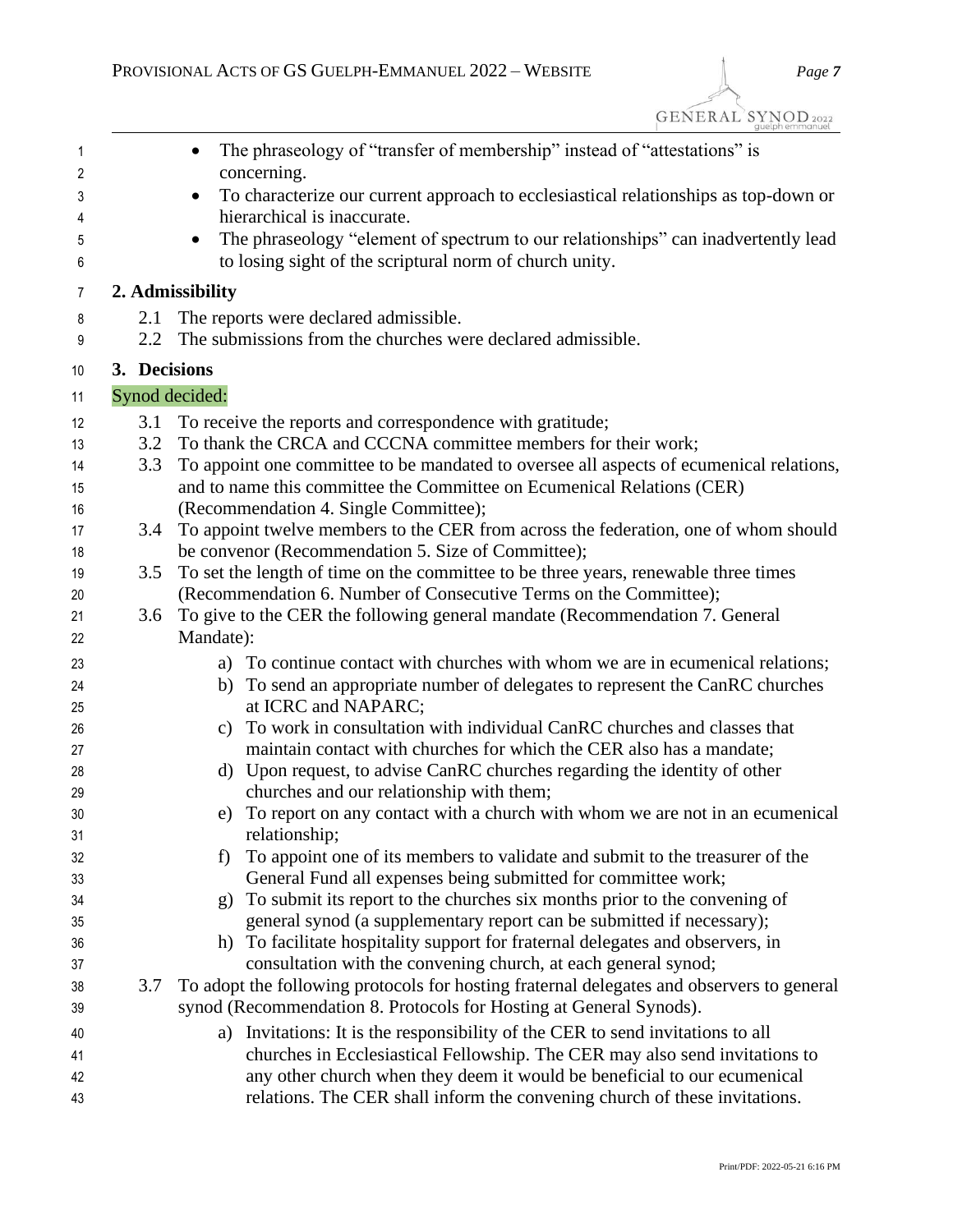| 1              | b) Hospitality: It is the responsibility of the CER, in consultation with the               |
|----------------|---------------------------------------------------------------------------------------------|
| $\overline{2}$ | convening church, to facilitate the transport of invited delegates and official             |
| 3              | observers between a nearby airport, the location of the synod meetings, and                 |
| 4              | their place of accommodation, and to provide lodging and meals for all those                |
| 5              | invited (and spouses if applicable) for the duration of their attendance at the             |
| 6              | general synod. Costs associated with this hospitality shall be paid out of the              |
| 7              | general fund. The CER will assist the convening church and synod in hosting                 |
| 8              | invited delegates and official observers from other churches, explaining                    |
| 9              | procedures, ensuring delegates have the materials they are entitled to, etc.,               |
| 10             | especially as some delegates will be from foreign (church) cultures.                        |
| 11             | c) Fraternal Delegates: (churches with whom we have Ecclesiastical Fellowship)              |
| 12             | Fraternal delegates shall:                                                                  |
| 13             | have access to all internal synod documents;<br>1.                                          |
| 14             | ii. be invited to participate in deliberations in meetings of advisory                      |
| 15             | committees;                                                                                 |
| 16             | iii. be given an opportunity to address the synod;                                          |
| 17             | iv. be given the privilege of the floor (entitled to deliberate and advise,                 |
| 18             | but not vote).                                                                              |
| 19             | d) Fraternal Observers: (other churches)                                                    |
| 20             | Fraternal observers shall:                                                                  |
| 21             | be given an opportunity to address the synod;<br>1.                                         |
| 22             | ii. be invited to be present at meetings of advisory committees;                            |
| 23             | iii. be given the privilege of the floor during the time of their bringing                  |
| 24             | greetings to the synod on behalf of the churches that sent them;                            |
| 25             | iv. be given other privileges if synod executive deems that to be of                        |
| 26             | benefit.                                                                                    |
| 27             | To request the CER to further consider the mandate of GS 2019 (Art. 149 Rec. 4.1.1),<br>3.8 |
| 28             | specifically taking into account the input received from the churches in response to the    |
| 29             | majority and minority reports regarding the matters of:                                     |
| 30             | 3.8.1 Categories of Ecumenical Relationships (Recommendation 1);                            |
| 31             | 3.8.2 Rules for Ecumenical Relationships (Recommendation 2);                                |
| 32             | Revision of Church Order Article 50 (Recommendation 3):<br>3.8.3                            |
| 33             | To consider, if a change to CO Art. 50 is deemed necessary, whether this<br>3.8.3.1         |
| 34             | should be initiated by a local church.                                                      |
| 35             | To request the CER:<br>3.9                                                                  |
| 36             | to ensure that rule 6 of our Rules for Ecclesiastical Fellowship is honoured;<br>3.9.1      |
| 37             | to demonstrate in its report the consistency of its proposals with Scripture,<br>3.9.2      |
| 38             | Confession, and Church Order.                                                               |
| 39             | 4. Grounds                                                                                  |
| 40             | Re 3.2: there is complete agreement between the Majority and Minority reports<br>4.1        |
| 41             | regarding recommendations 4-8. The implementation of these recommendations will             |
| 42             | serve the churches well.                                                                    |
|                |                                                                                             |

4.2 Re 3.8, 3.9: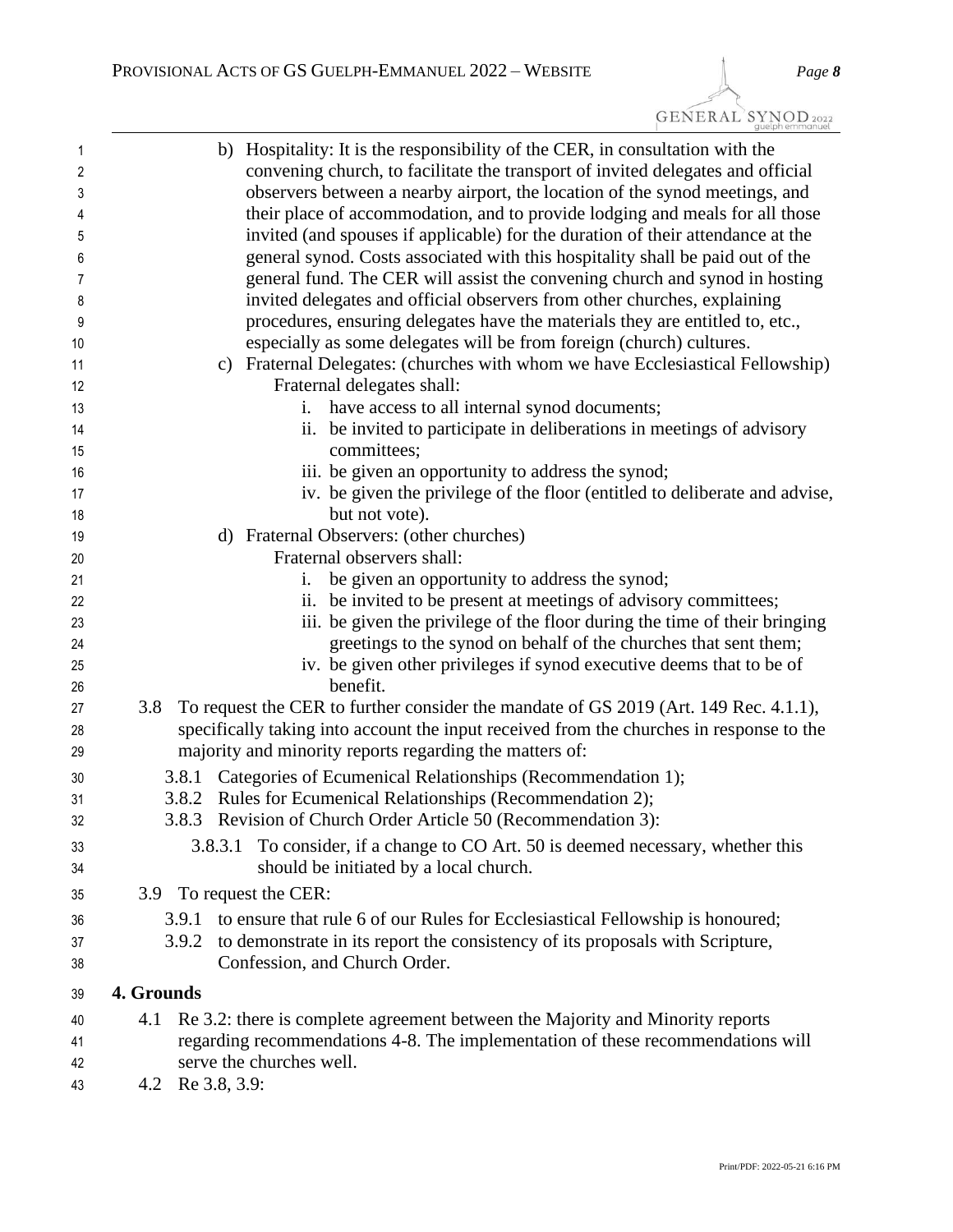| <b>GENERAL SYNOD</b> 2022 |  |
|---------------------------|--|
|                           |  |

| 1<br>2   | 4.2.1            | Opportunity was not afforded to the members of the committees to fully interact<br>with both the Majority and Minority Reports before they were submitted to |
|----------|------------------|--------------------------------------------------------------------------------------------------------------------------------------------------------------|
| 3        |                  | GS 2022.                                                                                                                                                     |
| 4        | 4.2.2            | Though much work has been done, there are matters in the report that appear                                                                                  |
| 5        |                  | unfinished and could lead to unintended consequences. For example, see letter of                                                                             |
| 6        |                  | Ancaster (8.3.1.1) which indicates that there may be unintentional loss of pulpit                                                                            |
| 7        |                  | fellowship for foreign churches who had an EF relationship but have been moved                                                                               |
| 8        |                  | to Corresponding Relationship.                                                                                                                               |
| 9        | 4.2.3            | Adopting a new structure for ecclesiastical relations is very significant for the                                                                            |
| 10       |                  | churches. Though some churches speak of a local urgency, the weightiness of this                                                                             |
| 11       |                  | matter and the significant amount of feedback received from the churches calls for                                                                           |
| 12<br>13 |                  | prudence.<br>4.2.4 Re 3.9.1: it was ascertained that the adopted rules of ecclesiastical fellowship were                                                     |
| 14       |                  | not fully followed. Rule 6 states "When major changes or additions are being                                                                                 |
| 15       |                  | considered to the confessions, church government or liturgy, the churches shall be                                                                           |
| 16       |                  | informed in order that as much consultation can take place as possible before a                                                                              |
| 17       |                  | final decision is taken".                                                                                                                                    |
| 18       | 4.2.5            | Re 3.9.2: it is important that the churches understand the rationale of any proposed                                                                         |
| 19       |                  | changes.                                                                                                                                                     |
| 20       |                  |                                                                                                                                                              |
| 21       |                  | Article 109 – Appeal against RSW 2021 Art. 31 (In-person Worship)                                                                                            |
| 22       | 1. Material      |                                                                                                                                                              |
| 23<br>24 |                  | 1.1 Letter of Appeal from Br. T. Kanis & Sr. C. Kanis including supporting documents.<br>(8.6.11.1)                                                          |
|          |                  |                                                                                                                                                              |
| 25       | 2. Admissibility |                                                                                                                                                              |
| 26       | 2.1              | The appeal was declared admissible.                                                                                                                          |
| 27       | 3. Decisions     |                                                                                                                                                              |
| 28       | Synod decided:   |                                                                                                                                                              |
| 29       |                  | 3.1 To deny the appeal.                                                                                                                                      |
| 30       | 4. Grounds       |                                                                                                                                                              |
| 31       | 4.1              | The appellants request that GS 2022 "overturn the decision of the prior assemblies"                                                                          |
| 32       |                  | i.e., the prior decisions of a council, a classis, and a regional synod. CO Art. 37,                                                                         |
| 33       |                  | however, restricts general synods to judging the decisions of regional synods.                                                                               |
| 34       | 4.2              | The appellants request that GS 2022 "reviews all the documents that have been                                                                                |
| 35       |                  | provided and to either overturn the decision of the prior assemblies or show clearly                                                                         |
| 36       |                  | using scripture (sic) that the consistory has the authority to forbid in-person worship."                                                                    |
| 37       |                  | It is, however, the appellants' responsibility to demonstrate that a decision of a minor                                                                     |
| 38<br>39 |                  | assembly is contrary to the Word of God or the Church Order (CO Art. 31). The<br>appellants have not done so.                                                |
|          |                  |                                                                                                                                                              |
| 40       |                  | The following synod member requested that his abstention from voting be recorded: K. Janssen.                                                                |
| 41       |                  | The following synod member requested that his negative vote be recorded: B. Vane.                                                                            |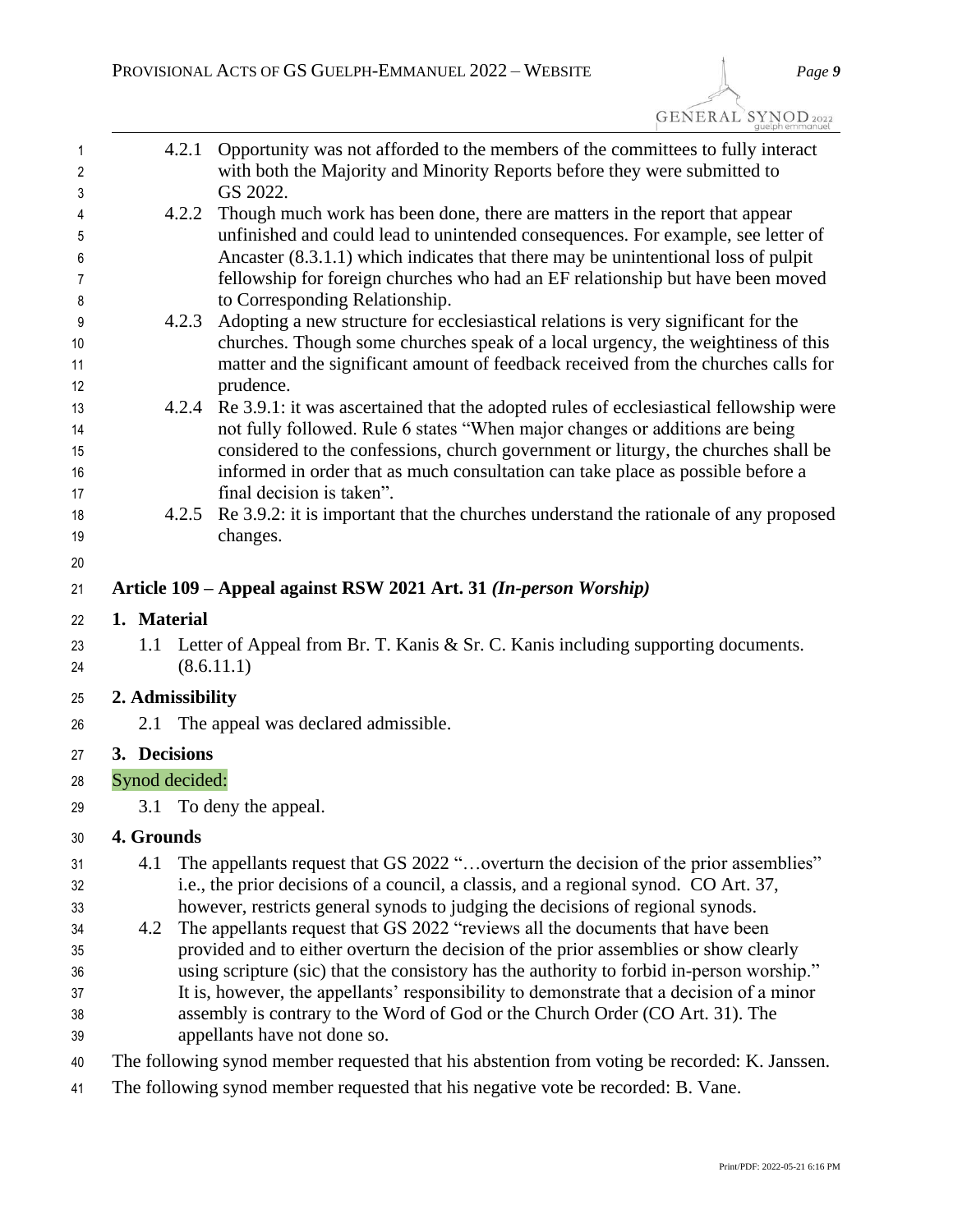| 1              |                                                                                                                                                                                      |
|----------------|--------------------------------------------------------------------------------------------------------------------------------------------------------------------------------------|
| $\overline{2}$ | During the making of this decision one of the previously absent synod members joined the                                                                                             |
| 3              | meeting.                                                                                                                                                                             |
|                |                                                                                                                                                                                      |
| 4<br>5         | Article 110 – Appeals against GS 2019 Art. 142 (application of CO Art. 55)                                                                                                           |
|                |                                                                                                                                                                                      |
| 6              | 1. Material                                                                                                                                                                          |
| 7              | Appeals of Fergus-Maranatha (8.6.8.1) and Calgary (8.6.8.2) asking GS 2022 to judge<br>1.1<br>that GS 2019 "erred in giving the SCBP the mandate to provide the churches with a list |
| 8<br>9         | of songs for immediate testing, in the worship services" and to "re-affirm the principle                                                                                             |
| 10             | that CO Article 55 limits the use of psalms and hymns in the worship services to those                                                                                               |
| 11             | approved by General Synod."                                                                                                                                                          |
| 12             | 2. Admissibility                                                                                                                                                                     |
| 13             | The appeals were declared admissible.                                                                                                                                                |
| 14             | 3. Decisions                                                                                                                                                                         |
| 15             | Synod decided:                                                                                                                                                                       |
| 16             | To deal with the appeals together.<br>3.1                                                                                                                                            |
| 17             | To sustain the appeals of Fergus-Maranatha and Calgary that GS 2019 erred, because it<br>3.2                                                                                         |
| 18             | had approved sight unseen the songs for use in worship.                                                                                                                              |
| 19             | 4. Grounds                                                                                                                                                                           |
|                | Both appeals request the same judgments.<br>4.1                                                                                                                                      |
| 20<br>21       | In CO Article 55, the churches agreed that "The metrical Psalms adopted by general<br>4.2                                                                                            |
| 22             | synods as well as hymns approved by general synod shall be sung in the worship                                                                                                       |
| 23             | services." While GS 2010 recognized that CO Art. 55 clearly limits "the churches'                                                                                                    |
| 24             | singing to synodically-adopted songs" (Acts GS 2010 Art. 171, Cons. 3.5), it also                                                                                                    |
| 25             | recognized that general synod may provisionally approve songs for use in worship in                                                                                                  |
| 26             | order to test them (Acts GS 2010 Art. 161, Cons. 3.3, Rec. 4). However, in "giving the                                                                                               |
| 27             | SCBP the mandate to provide the churches with a list of songs for immediate testing, in                                                                                              |
| 28             | the worship services," GS 2019 exceeded the limits imposed by CO Art. 55 by<br>approving songs for use in the worship services sight unseen.                                         |
| 29             |                                                                                                                                                                                      |
| 30             |                                                                                                                                                                                      |
| 31             | The following synod member abstained from voting as per CO Art. 32: L. Kok.                                                                                                          |
| 32             |                                                                                                                                                                                      |
| 33             | Article 111 - SCBP - Additional Psalms and Hymns                                                                                                                                     |
| 34             | 1. Material                                                                                                                                                                          |
| 35             | 1.1 Report of the Standing Committee of the Book of Praise;                                                                                                                          |
| 36             | Supplement Report $1 -$ Psalms and Hymns (8.2.2.2);<br>1.1.1                                                                                                                         |
| 37             | Supplement Report $2$ – Psalms and Hymns (8.2.2.3).<br>1.1.2                                                                                                                         |
| 38             | Submissions from the following churches: Dunnville (8.3.2.1), Niagara-South (8.3.2.2),<br>1.2                                                                                        |
| 39             | Elora (8.3.2.3), Nooksack Valley (8.3.2.4), St. Albert (8.3.2.5), Fergus-North (8.3.2.6),                                                                                            |
| 40             | Burlington/Waterdown-Rehoboth (8.3.2.7), Aldergrove (8.3.2.8), Devon (8.3.2.9, 8.3.2.10),                                                                                            |
|                |                                                                                                                                                                                      |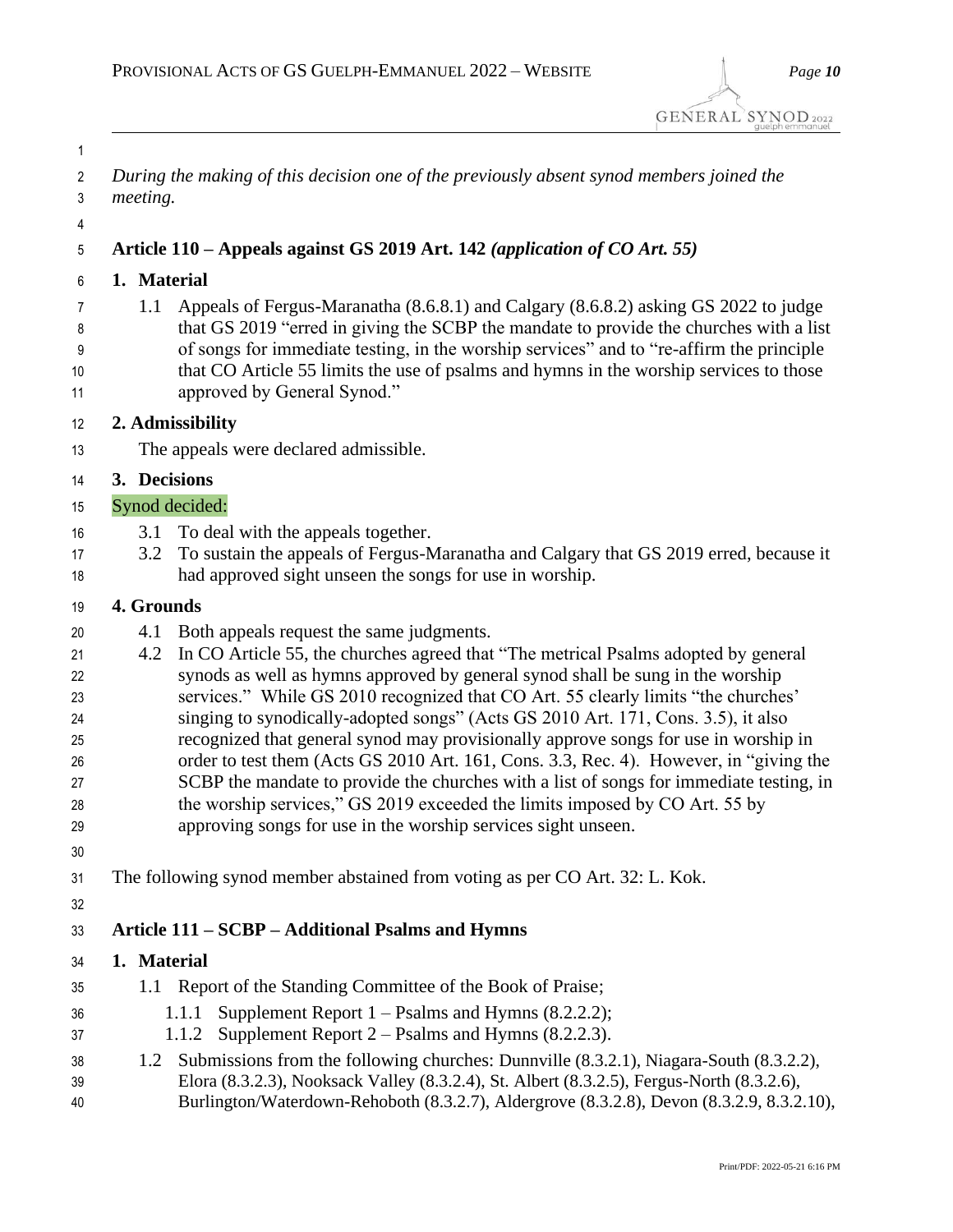GENERAL SYNOD 2022

|       |                                                                       | guelph emmanuel                                                                            |  |  |  |
|-------|-----------------------------------------------------------------------|--------------------------------------------------------------------------------------------|--|--|--|
| 1     |                                                                       | Smithville (8.3.2.11), Yarrow (8.3.2.12), Spring Creek (8.3.2.13), Coaldale (8.3.2.14),    |  |  |  |
| 2     |                                                                       | Fergus-Maranatha (8.3.2.15), Carman-East (8.3.2.16), Flamborough-Redemption                |  |  |  |
| 3     |                                                                       | (8.3.2.17), Owen Sound (8.3.2.18), Calgary (8.3.2.19), Glanbrook-Trinity (8.3.2.20),       |  |  |  |
| 4     |                                                                       | Barrhead (8.3.2.21), Willoughby Heights (8.3.2.22), Hamilton-Cornerstone (8.3.2.23),       |  |  |  |
| 5     |                                                                       | Winnipeg-Redeemer (8.3.2.24), Grand Valley (8.3.2.25), Ancaster (8.3.2.26, 8.3.2.27,       |  |  |  |
| 6     |                                                                       | 8.3.2.28, 8.3.2.29), Neerlandia (8.3.2.30), Edmonton-Immanuel (8.3.2.31), Lynden           |  |  |  |
| 7     |                                                                       | (8.3.2.32), Carman-West (8.3.2.33), Orangeville (8.3.2.34, 8.3.2.35, 8.3.2.36), Hamilton-  |  |  |  |
| 8     |                                                                       | Providence (8.3.2.37, 8.3.2.38), Burlington-Ebenezer (8.3.2.39), Grand Rapids (8.3.2.40),  |  |  |  |
| $9\,$ |                                                                       | Toronto-Bethel (8.3.2.41), Lincoln-Vineyard (8.3.2.42), Langley-Refuge (8.3.2.43),         |  |  |  |
| 10    | Coaldale $(8.7.2)$ .                                                  |                                                                                            |  |  |  |
| 11    | 2. Admissibility                                                      |                                                                                            |  |  |  |
| 12    | 2.1                                                                   | The report was declared admissible.                                                        |  |  |  |
| 13    | 2.2                                                                   | Supplement 1 was declared admissible.                                                      |  |  |  |
| 14    | 2.3                                                                   | Supplement 2 was declared admissible.                                                      |  |  |  |
| 15    | 2.4                                                                   | The submissions from the churches were declared admissible.                                |  |  |  |
| 16    |                                                                       | Grounds re Supplement $2 -$ Psalms and Hymns – late submission                             |  |  |  |
| 17    | 2a                                                                    | The sheer volume of work required to process feedback from the churches was too            |  |  |  |
| 18    |                                                                       | great a task for the committee to complete six months prior to GS 2022.                    |  |  |  |
| 19    | 2 <sub>b</sub>                                                        | It is wise to treat proposed additions to the <i>Book of Praise</i> as one project, rather |  |  |  |
| 20    |                                                                       | than a number of different projects at different stages. The Supplements 1 and 2           |  |  |  |
| 21    |                                                                       | are part of the report as a whole.                                                         |  |  |  |
|       |                                                                       |                                                                                            |  |  |  |
| 22    | 3. Decisions                                                          |                                                                                            |  |  |  |
| 23    | Synod decided:                                                        |                                                                                            |  |  |  |
| 24    | 3.1                                                                   | To provisionally approve the songs as updated and recommended by the SCBP in the           |  |  |  |
| 25    |                                                                       | Supplements 1 and 2 of the Report for testing in the churches (optional use in the         |  |  |  |
| 26    | worship services) for final consideration and decision by Synod 2025. |                                                                                            |  |  |  |
| 27    |                                                                       | 3.1.1 Psalms: 4, 5 (Recommendation 1), 8, 11, 13, 19, 22, 23, 32, 39, 41, 46, 51, 57, 59,  |  |  |  |
| 28    |                                                                       | 64, 69, 84, 90, 95, 98, 100, 103, 104, 106, 110, 111, 112, 113, 117, 120, 130, 149,        |  |  |  |
| 29    | 150.                                                                  |                                                                                            |  |  |  |
| 30    | 3.1.2                                                                 | Hymns: A Shoot Will Spring, Abide With Me, All Creatures of Our God and                    |  |  |  |
| 31    |                                                                       | King, Amazing Grace, Angels From the Realms of Glory, Before the Throne of                 |  |  |  |
| 32    |                                                                       | God Above, Christians Awake, Come Thou Almighty King, Come O Fount of                      |  |  |  |
| วว    |                                                                       | Every Blessing (with undated language) Come Thou Long Expected Jesus Come                  |  |  |  |

 Every Blessing (with updated language), Come Thou Long Expected Jesus, Come You Faithful Raise the Strain, Crown Him with Many Crowns, For Your Gift of God the Spirit, God Moves in a Mysterious Way, Guide Me O My Great Redeemer, Hark the Herald Angels Sing, How Bright Appears the Morning Star, How Deep the Father's Love for Us, How Great Thou Art, In Christ Alone, Joy to World! The Lord is Come, Let All Things Now Living, Man of Sorrows! What a Name, May the Mind of Christ My Saviour, My Lord I Did Not Choose You, O Christ Our Hope Our Desire, O Come All Ye Faithful, O Sacred Head Now Wounded, Sing and Praise to God Who Reigns Above, Speak O Lord, Take My Life and Let It Be, Threefold Amen, When I Survey the Wondrous Cross, When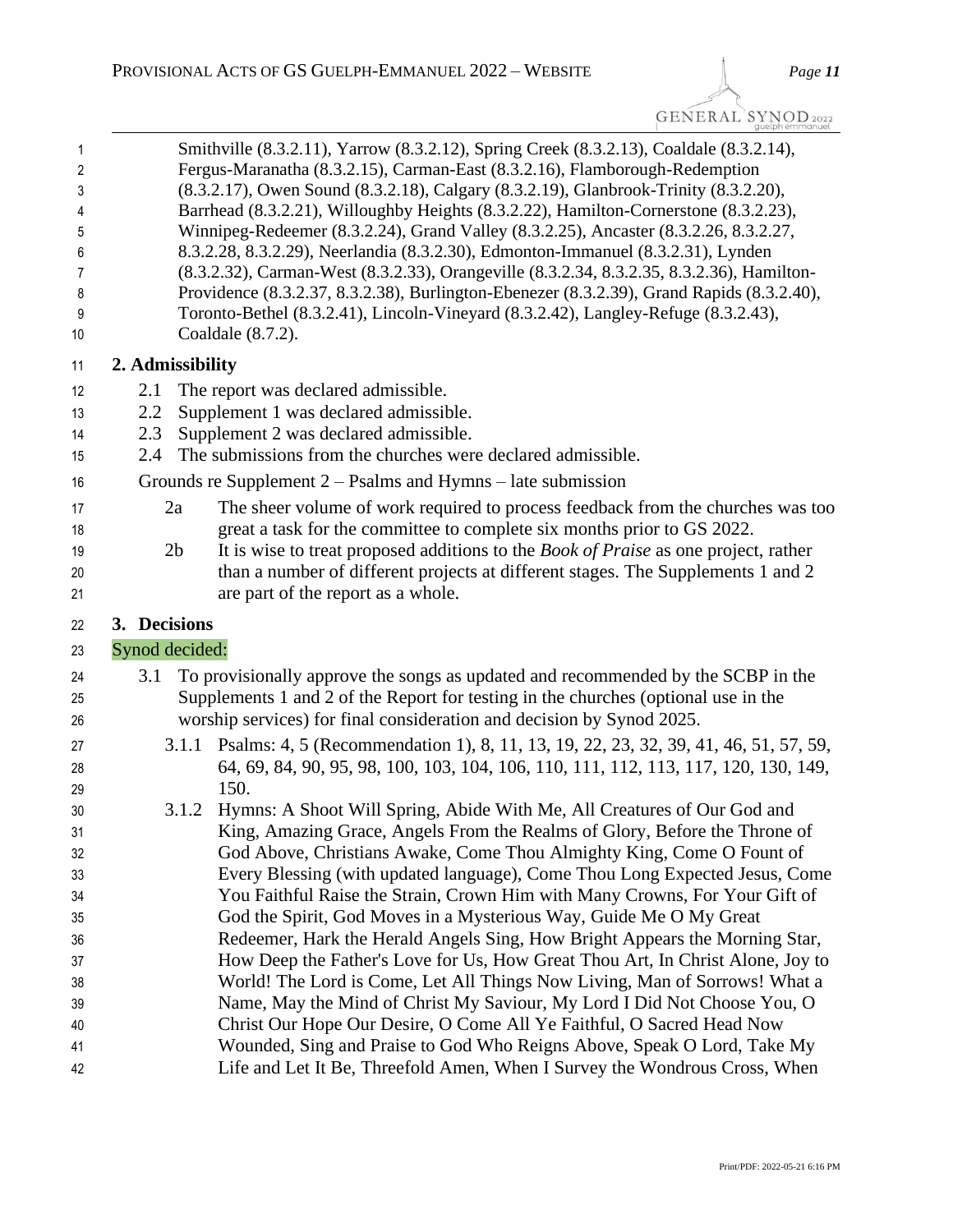| 1<br>$\overline{2}$ |                                                                                                                    | Peace Like a River, Yet Not I But Through Christ in Me, Your Law O Lord is Our<br>Delight                                                                                   |  |
|---------------------|--------------------------------------------------------------------------------------------------------------------|-----------------------------------------------------------------------------------------------------------------------------------------------------------------------------|--|
| 3<br>4              | 3.2 To approve the recommendations of the SCBP to remove certain psalms and hymns<br>from the original submission. |                                                                                                                                                                             |  |
| 5                   |                                                                                                                    | 3.2.1 Psalms: 30, 55, 60, 63, 145                                                                                                                                           |  |
| 6                   |                                                                                                                    | 3.2.2 Hymns: A Hymn of Glory Let Us Sing, Come Behold the Wondrous Mystery, Hail                                                                                            |  |
| 7                   |                                                                                                                    | the Day That Sees Him Rise, How Shall They Hear the Word of God, Praise the                                                                                                 |  |
| 8                   |                                                                                                                    | Saviour Now and Ever, Worship Christ the Risen King                                                                                                                         |  |
| 9                   | 3.2.3                                                                                                              | Churches which would like to interact further with the rationale of the SCBP                                                                                                |  |
| 10                  |                                                                                                                    | concerning these songs may make these submissions to the SCBP for their further                                                                                             |  |
| 11                  |                                                                                                                    | consideration.                                                                                                                                                              |  |
| 12                  | 3.3                                                                                                                | To mandate the SCBP re: Proposed Psalms and Hymns 2022:                                                                                                                     |  |
| 13                  | 3.3.1                                                                                                              | To provide the churches with a single file of the updated and recommended songs;                                                                                            |  |
| 14                  |                                                                                                                    | 3.3.2 To receive for evaluation the above submissions from the churches;                                                                                                    |  |
| 15                  | 3.3.3                                                                                                              | To encourage the churches to send responses directly to the committee before                                                                                                |  |
| 16                  |                                                                                                                    | March 1, 2024. Individual church members are asked to send their submissions                                                                                                |  |
| 17                  |                                                                                                                    | through their consistories or councils;                                                                                                                                     |  |
| 18                  | 3.3.4                                                                                                              | To review the suitability of individual hymns which we already have in our Book                                                                                             |  |
| 19                  | 3.3.5                                                                                                              | of Praise, for possible change, deletion, or improvement;<br>To evaluate additional input from the churches and prepare a report for the                                    |  |
| 20<br>21            |                                                                                                                    | churches with recommendations no less than 6 months prior to the next General                                                                                               |  |
| 22                  |                                                                                                                    | Synod.                                                                                                                                                                      |  |
| 23                  | 4. Grounds                                                                                                         |                                                                                                                                                                             |  |
|                     | 4.1                                                                                                                |                                                                                                                                                                             |  |
| 24<br>25            |                                                                                                                    | Many churches express concerns about the lack of time available for giving feedback.<br>This was made more challenging by the restrictions on public worship as a result of |  |
| 26                  |                                                                                                                    | COVID-19.                                                                                                                                                                   |  |
| 27                  | 4.2                                                                                                                | Waiting for a final decision from General Synod 2025 provides the churches ample time                                                                                       |  |
| 28                  |                                                                                                                    | to give additional feedback, and the committee to take the time to consider further its                                                                                     |  |
| 29                  |                                                                                                                    | recommendations.                                                                                                                                                            |  |
| 30                  | 4.3                                                                                                                | None of the churches which interacted with specific songs flagged any of them for                                                                                           |  |
| 31                  |                                                                                                                    | scriptural error. Concerns regarding versification, language, and melody can be                                                                                             |  |
| 32                  |                                                                                                                    | considered through the testing process.                                                                                                                                     |  |
| 33                  |                                                                                                                    |                                                                                                                                                                             |  |
| 34                  |                                                                                                                    | Article 112 – SCBP – Report Sections 1, 3 and 4                                                                                                                             |  |
| 35                  |                                                                                                                    | Committee 1 presented draft 1 of a report on the Report of the Standing Committee for the                                                                                   |  |
| 36                  | Publication of the <i>Book of Praise</i> . The report was discussed. The committee took the report back            |                                                                                                                                                                             |  |
| 37                  | for refinement.                                                                                                    |                                                                                                                                                                             |  |
| 38                  |                                                                                                                    |                                                                                                                                                                             |  |
| 39                  |                                                                                                                    | <b>Article 113 – Closing Devotions</b>                                                                                                                                      |  |
| 40                  | Some announcements were made regarding agenda items and housekeeping matters.                                      |                                                                                                                                                                             |  |
| 41                  | Rev. Slaa had those present sing Ps. 119:26, read Psalm 119:65-72, and led in closing prayer.                      |                                                                                                                                                                             |  |
| 42                  |                                                                                                                    |                                                                                                                                                                             |  |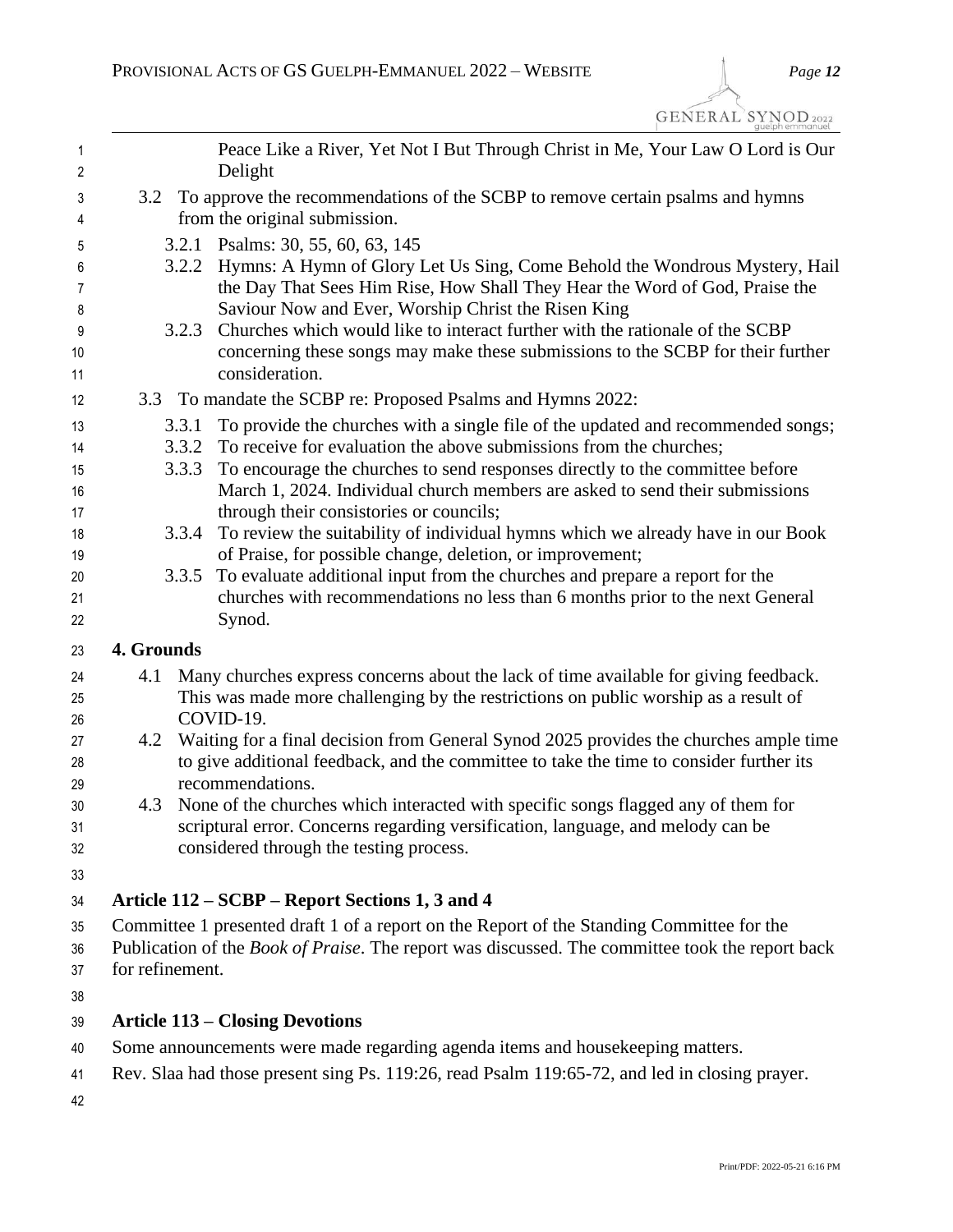*Synod adjourned until 9:30 am the next day.* **Appendix: Minority Report on RS overtures re GS 2004 Art. 115 (***Hymn Cap) Note: The following report was not voted on by GS 2022. See GS 105 Art. 105 and Art. 115 regarding its status and inclusion as an appendix in these Synod Acts.* **1. Material**  1.1 Overture: RSE 2020 to Remove the Current Hymn Cap for the *Book of Praise* (8.4.1) 1.2 Overture: RSW 2021 to Rescind the decision of GS 2004 art. 115 – re: Hymn Cap 1.3 Submissions from the following churches: Toronto-Bethel (8.3.2.41), Owen Sound (8.5.1.1), Carman-West (8.5.1.2), Brampton- Grace (8.5.1.3), Niagara-South (8.5.1.4), Nooksack Valley (8.5.1.5), St. Albert (8.5.1.6), Willoughby Heights (8.5.1.7), Smithville (8.5.1.8), Yarrow (8.5.1.9), Cloverdale (8.5.1.10), Attercliffe (8.5.1.11), Coaldale (8.5.1.12), Carman-East (8.5.1.13), Flamborough-Redemption (8.5.1.14), Fergus-Maranatha (8.5.1.15), Glanbrook-Trinity (8.5.1.16), Barrhead (8.5.1.17), Neerlandia (8.5.1.18), Edmonton-Immanuel (8.5.1.19), Lynden (8.5.1.20), Burlington-Ebenezer (8.5.1.21), Grand Rapids (8.5.1.22), Edmonton- Providence (8.5.1.23), Owen Sound (8.5.3.1), Ancaster (8.5.3.2), Willoughby Heights (8.5.3.3), Neerlandia (8.5.3.4), Edmonton-Immanuel (8.5.3.5), Langley (8.5.3.6) **2. Admissibility** 2.1 RSE 2020 to Remove the Current Hymn Cap for the *Book of Praise* was declared admissible. 2.2 RSW 2021 to Rescind the Decision of GS 2004 Art. 115 – re: Hymn Cap was declared admissible. 2.3 Submissions from the churches were declared admissible. **Grounds** 2.1 Both overtures are applying the decision of GS 2019 (Art. 64, Cons. 4.4) and CO Art. 33. **3. Decisions** Synod decided: 3.1 To work with both overtures together. 3.2 To adopt the recommendation of both overtures to remove the cap of 100 hymns regarding the *Book of Praise*. **4. Grounds** 4.1 Re: 3.1 4.1.1 Both overtures seek the removal of the cap of 100 hymns regarding the *Book of Praise*, although providing different considerations. 4.1.2 Most churches interacted with both overtures in one submission to GS 2022.

4.2 Re: 3.2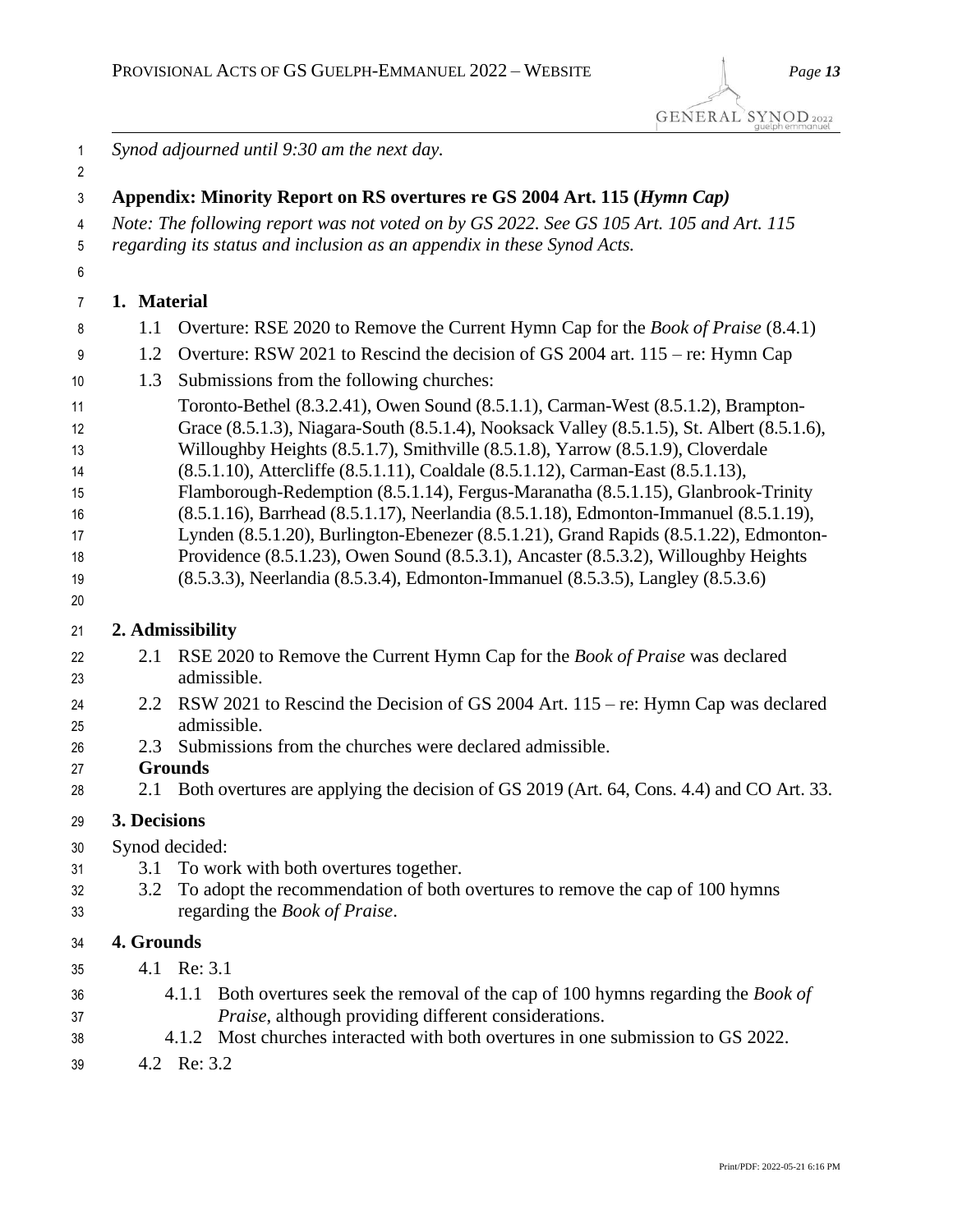GENERAL SYNOD2022

| $\mathbf{1}$   | 4.2.1 | RSE 2020, along with many churches, correctly note that the Psalms must retain a             |
|----------------|-------|----------------------------------------------------------------------------------------------|
| $\overline{2}$ |       | predominant place in the liturgy of the Reformed churches. That was also the                 |
| 3              |       | SCBP's rationale for setting a limit of 100 hymns. In its report to General Synod            |
| 4              |       | Chatham 2004, the SCBP references as confirmation of this position the preface to            |
| 5              |       | the <i>Book of Praise</i> (p. v). There we find a brief history of congregational singing in |
| 6              |       | the context of Reformed churches which includes the following statement,                     |
| $\overline{7}$ |       | "Although in Reformed liturgy the Psalms have a predominant place, our churches              |
| 8              |       | have not excluded the use of scriptural hymns. They, too, constitute a thank offering        |
| 9              |       | of praise when we sing of the facts of redemption by God in Jesus Christ our Lord."          |
| 10             | 4.2.2 | The churches have received the 150 psalms from the hand of the LORD, and we                  |
| 11             |       | should value them as a treasure. However, having a hymn cap will not guarantee               |
| 12             |       | such valuing to continue. The predominance of psalm-singing is a matter of                   |
| 13             |       | principle, not a matter of song availability. Realistically, the predominance of psalm-      |
| 14             |       | singing in the worship services will only be maintained by the oversight of the              |
| 15             |       | consistory in approving the liturgy as presented for worship each week. That                 |
| 16             |       | decision is rooted in the exercise of sound Reformed liturgical principle, not by a          |
| 17             |       | stringently limited hymn section.                                                            |
| 18             | 4.2.3 | The current measure of limiting the number of hymns to 100 gives the perception              |
| 19             |       | that singing hymns is less desirable than singing psalms. However, it is clear from          |
| 20             |       | the preface of the <i>Book of Praise</i> that hymns are not less desirable.                  |
| 21             | 4.2.4 | Though some churches are concerned that removing the hymn cap will be to the                 |
| 22             |       | detriment of psalm-singing, the possibility still exists that churches sing more             |
| 23             |       | hymns than psalms or even hymns exclusively within the context of a 100-hymn                 |
| 24             |       | cap. On the other hand, churches can still value the psalms as a treasure and sing           |
| 25             |       | them within the context of no hymn cap.                                                      |
| 26             | 4.2.5 | Although some churches see the capping of hymns as helpful in ensuring that only             |
| 27             |       | doctrinally sound hymns are added to the <i>Book of Praise</i> , CO Art. 55 ensures the      |
| 28             |       | cooperation of the churches regarding the hymns sung in worship and prevents the             |
| 29             |       | singing of hymns in worship which have not been agreed to by the churches. This              |
| 30             |       | regulation will continue to function without the hymn cap.                                   |
| 31             | 4.2.6 | The current measure of limiting the number of hymns has the unfortunate effect               |
| 32             |       | that we deprive ourselves of many good hymns. So long as good hymns exist, and               |
| 33             |       | new ones are written, the churches will constantly wrestle with the difficulty of            |
| 34             |       | having to remove good hymns to make room for other excellent hymns.                          |
| 35             | 4.2.7 | Although some churches suggest that a limit of 100 hymns allows for enough                   |
| 36             |       | hymns aligning with the seasons of the Christian calendar, the reality is that there         |
| 37             |       | is very little room to approve additional hymns for specific occasions. There                |
| 38             |       | should be room for additional suitable hymns.                                                |
| 39             | 4.2.8 | Several churches caution Synod 2022 about the historical development and alleged             |
| 40             |       | consequences of additional hymns. However, there remain many faithful churches               |
| 41             |       | today with a larger collection of hymns, including those with which we have                  |
| 42             |       | ecclesiastical fellowship.                                                                   |
| 43             | 4.2.9 | Increasing the selection of hymns available for use in the churches does not mean            |
| 44             |       | the churches will be less selective regarding quality. Hymns will still need to be           |
| 45             |       | approved by a general synod (CO Art. 55).                                                    |